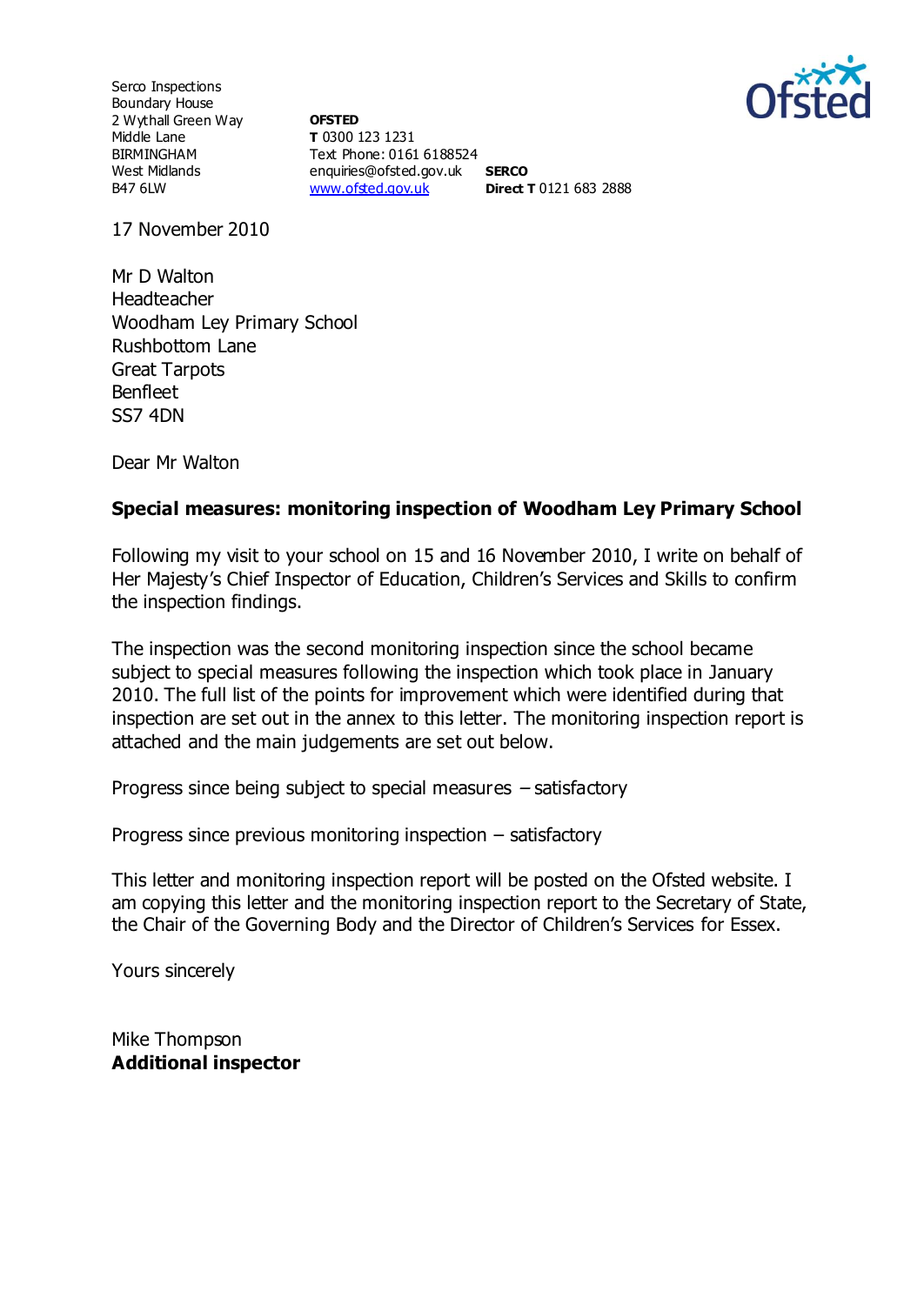

# **Annex**

# **The single area for improvement identified during the inspection which took place in January 2010.**

- Raise attainment and increase rates of learning and progress in English, by:
	- making sure that teachers understand the pace, challenge and expectation required to ensure that all pupils make swift gains in their learning
	- using information gained from tracking pupils' progress and from marking to match work consistently to pupils' needs
	- ensuring pupils know their targets and how to improve their work
	- sharpening the skills of leaders and managers at all levels in identifying priorities for development
	- increasing the rigour with which leaders and managers monitor the school's performance in order to take action that will bring about sustainable improvements to the quality of provision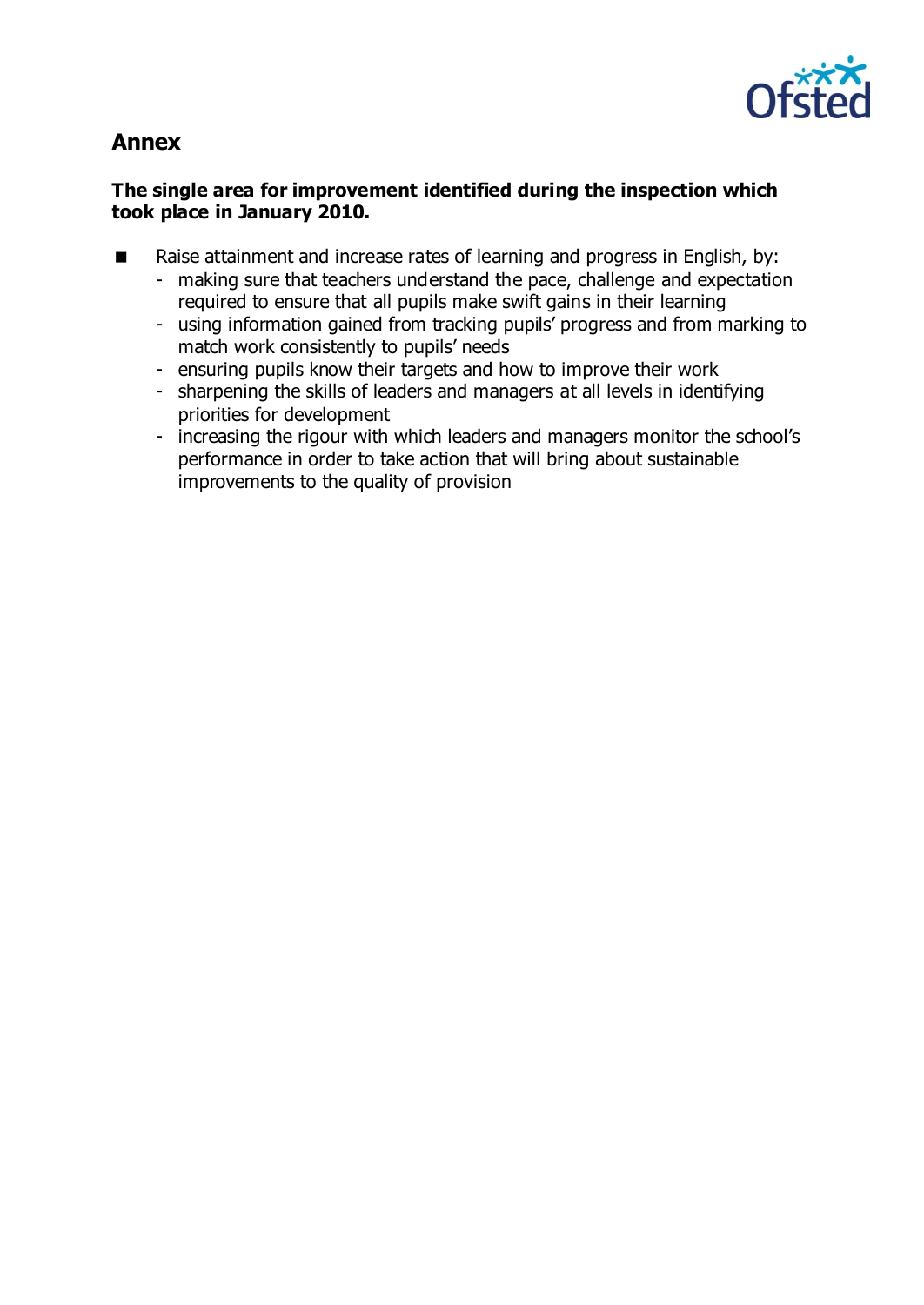

# **Special measures: monitoring of Woodham Ley Primary School**

# **Report from the second monitoring inspection on 15 and 16 November 2010**

# **Evidence**

The monitoring inspector observed the school's work, scrutinised documents and met with the headteacher and advisory deputy headteacher, senior teachers, pupils, members of the governing body including the Chair of the Governing Body, and a representative from the local authority. He observed lessons in all seven classes and also observed 'early morning' activities designed to help pupils settle quickly to work as they arrive at the start of the day. He also looked at a range of information, including data showing the progress made by pupils and samples of pupils' work.

## **Context**

There have been significant changes in the organisation of teaching personnel in four of the seven classes since the first monitoring inspection. Two of the teachers now teach in different year groups, and two experienced teachers have been recruited to replace teachers who have left.

# **Pupils' achievement and the extent to which they enjoy their learning**

Pupils' rates of progress are steadily improving. The foundations for improvement have been laid through pupils' improved attitudes towards their education, better marking of pupils' work, better use made of information from the tracking of pupils' progress, and improved leadership. However, although teaching has improved, and is now satisfactory, there is a need for greater rigour, pace and challenge in teaching in order to rectify the deficit in pupils' skills resulting from underachievement in previous years.

The provisional results of the 2010 national tests and assessments, conducted at the end of the summer term, show that standards remain a cause for concern. At the end of Year 2, standards fell and were below average in reading and mathematics and well below average in writing. These results were as expected because of the characteristics of the group of pupils assessed. However, at the end of Year 6, the impact of the school's strong focus on English was seen in an improvement in results in comparison with its performance in 2009. Despite this improvement, standards were below average. The improvement in English was offset by a sharp fall in standards in mathematics, from below average in 2009 to very low in 2010. While pupils in this year group made good progress in reading and writing because of the intensive support provided, their progress in mathematics was inadequate.

The satisfactory progress of pupils in Year 5 in English and mathematics, noted in the previous monitoring report, has continued as these pupils have moved into Year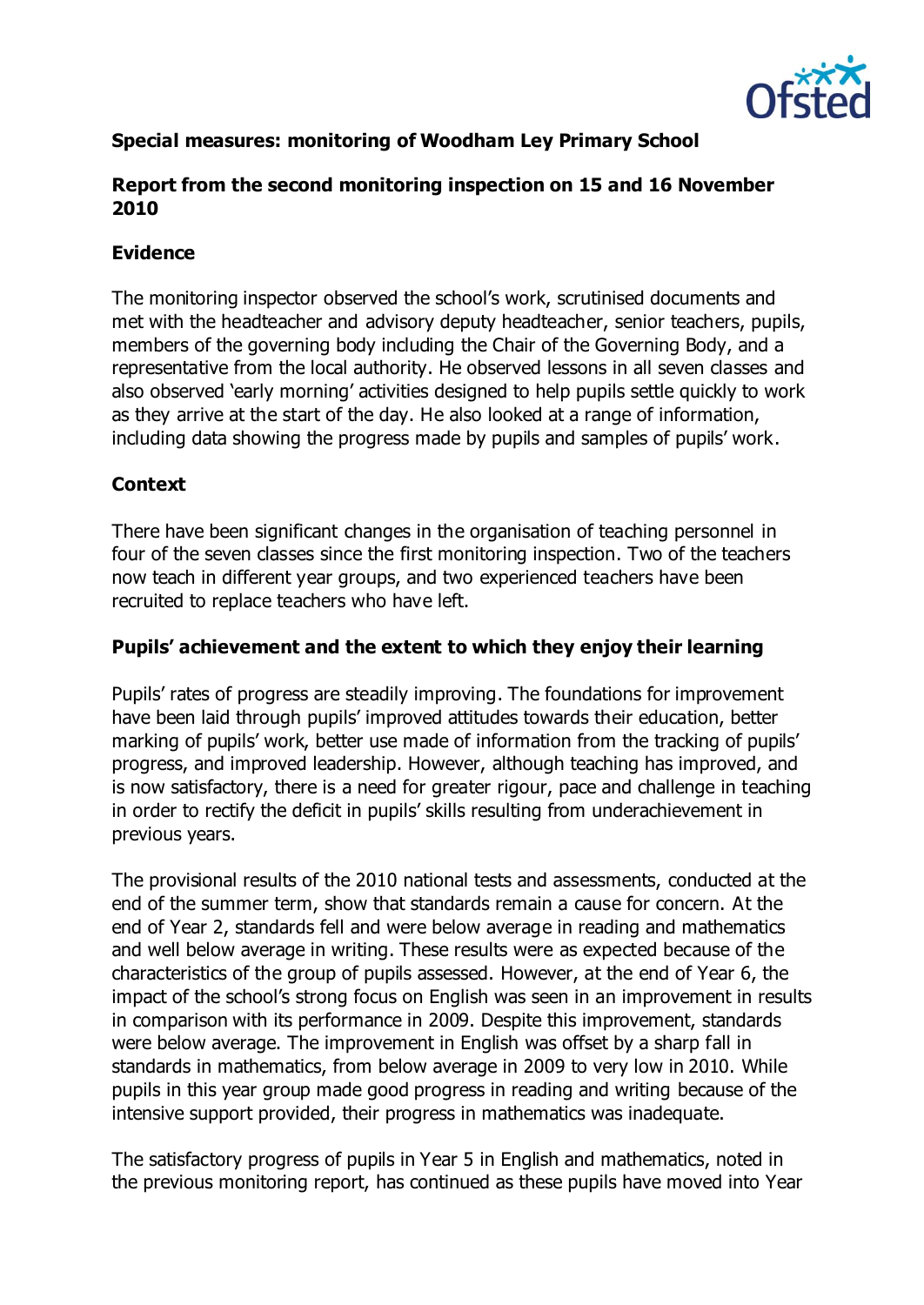

6. Attainment in Year 6 is close to age-related expectations in these subjects. However, attainment in science is well below what is normally expected. This is because too little attention has been given to this subject in previous terms.

The school is working hard to improve pupils' basic skills. Insecure learning in the past continues to have an adverse impact on pupils' performance in English and mathematics. For example, in a mathematics lesson in Year 6, some pupils made hard work of a challenge to calculate the area of a rectangle because they either failed to make the link between this task and the need to use their knowledge of multiplication tables or had insecure knowledge of their tables. The school is working hard to improve the situation and accelerate progress further by improving the quality of teaching. It is also making good use of the improved system for checking on pupils' performance by targeting extra help where it is most needed. For example, in Year 6, almost half of the pupils use a computer-based mathematics program three times a week designed to sharpen their skills. Some of the girls are now being given individual tuition in mathematics, in order to address underachievement and 'booster groups' designed to give extra help in reading and mathematics meet once a week.

## **Other relevant pupil outcomes**

The school has made good progress in improving pupils' attitudes towards their education. This has occurred through a greatly improved partnership with parents and carers resulting from improved communications between the school and home and the high profile and accessibility of the headteacher.

The pupils say that they really enjoy coming to school, because they feel safe and valued, and because they find their lessons more interesting than before. They appreciate the improvements made within the premises. For example, classrooms are less cluttered, better organised, and more conducive to learning. Pupils also value the greater opportunities that they have to contribute to the day-to-day running of the school. Pupils in Year 6 feel that they are really helping to make a difference by taking on responsibilities as prefects or play leaders. The holders of the new positions of head boy and head girl are immensely proud of the trust placed in them and are good ambassadors for the school. Pupils' behaviour continues to improve, securely underpinned by the 'Woodham Way' code, which is displayed throughout the premises and sets out very clear expectations for pupils' conduct. The transformation in pupils' attitudes is beginning to have a positive impact on standards. The presentation of work in pupils' books is greatly improved and they are beginning to take a real pride in what they produce. Exercise books covered in drawings and graffiti are no longer found in any of the classes.

## **The effectiveness of provision**

The school's senior managers and the local authority are acutely aware that the weaknesses identified in teaching at the time of the previous inspection were not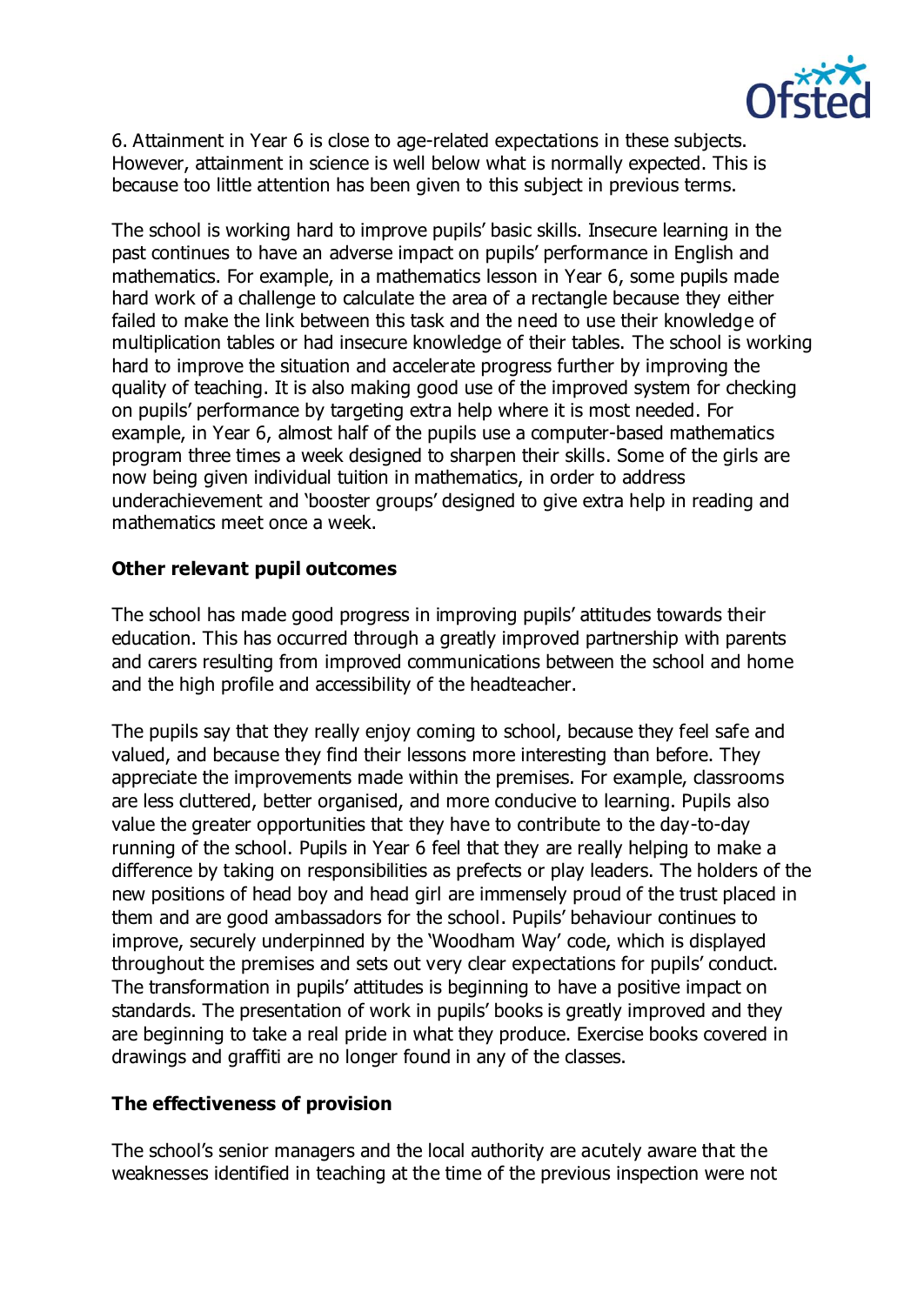

confined to English, which was the focus of the last report, but were widespread. The improvement of teaching continues, rightly, to be the highest priority.

All of the teaching observed during the course of this monitoring inspection was satisfactory. This is an improvement since the first monitoring inspection and reflects the impact of changes made and the intense focus on developing teachers' skills. Satisfactory teaching is not yet resulting in the accelerated learning needed to ensure that pupils catch up in developing their knowledge and skills. However, teachers' marking of pupils' work is more effective in helping pupils to improve and teachers are more adept at pitching work at different levels in order to provide more appropriate challenges for their pupils. The good progress made in providing clear targets for pupils to work towards, noted in the previous monitoring report, has been consolidated. All of the pupils interviewed knew precisely what their targets are and understood how their progress in achieving their targets is assessed. Good features of teaching are emerging. Typically, these are the relationships between teachers and their pupils, the management and organisation of lessons, and teachers' skills in questioning their pupils in order to improve learning. Despite these improvements, teaching is not yet resulting in rapid enough learning. Teachers are aware of the need for pace, challenge and high expectations as key elements in accelerating pupils' learning. However, many lessons lack crisp pace, and expectations of what pupils ought to achieve are not made explicit enough. This is because teachers sometimes lack a clear enough understanding of precisely what they intend pupils to learn or do not focus enough on ensuring that pupils apply previously learned knowledge and skills when tackling the work set for them.

The 'early morning' activities continue to help develop a climate for learning by ensuring that pupils have useful tasks to work at from the moment that they arrive. These tasks are highly focused on helping pupils to improve their knowledge and skills. For example, in the class for pupils in Years 3 and 4, pupils were first expected to respond to the teachers' marking in their mathematics books and then to complete writing tasks with a focus on their individual targets for improvement. A further noteworthy feature is the development of 'working walls' in all classes. These provide pupils with useful reminders of, for example, how to tabulate calculations correctly or hints to help improve their writing.

The need to ensure a significant reduction in pupils' rates of absence, particularly in relation to pupils with below or well below average attainment, was identified as a priority for improvement at the last monitoring inspection. About a quarter of the persistent absentees at that time were disaffected pupils in Year 6, who have since left the school. In respect of the remaining pupils, the school's actions have been rigorous and highly effective. A member of the school administrative staff monitors attendance rates closely and provides regular information to the headteacher and governors. The school has ensured that the need for regular attendance and good punctuality is fully understood by pupils and their parents, and any lapses are quickly acted upon. As a result of the school's actions, rates of attendance have